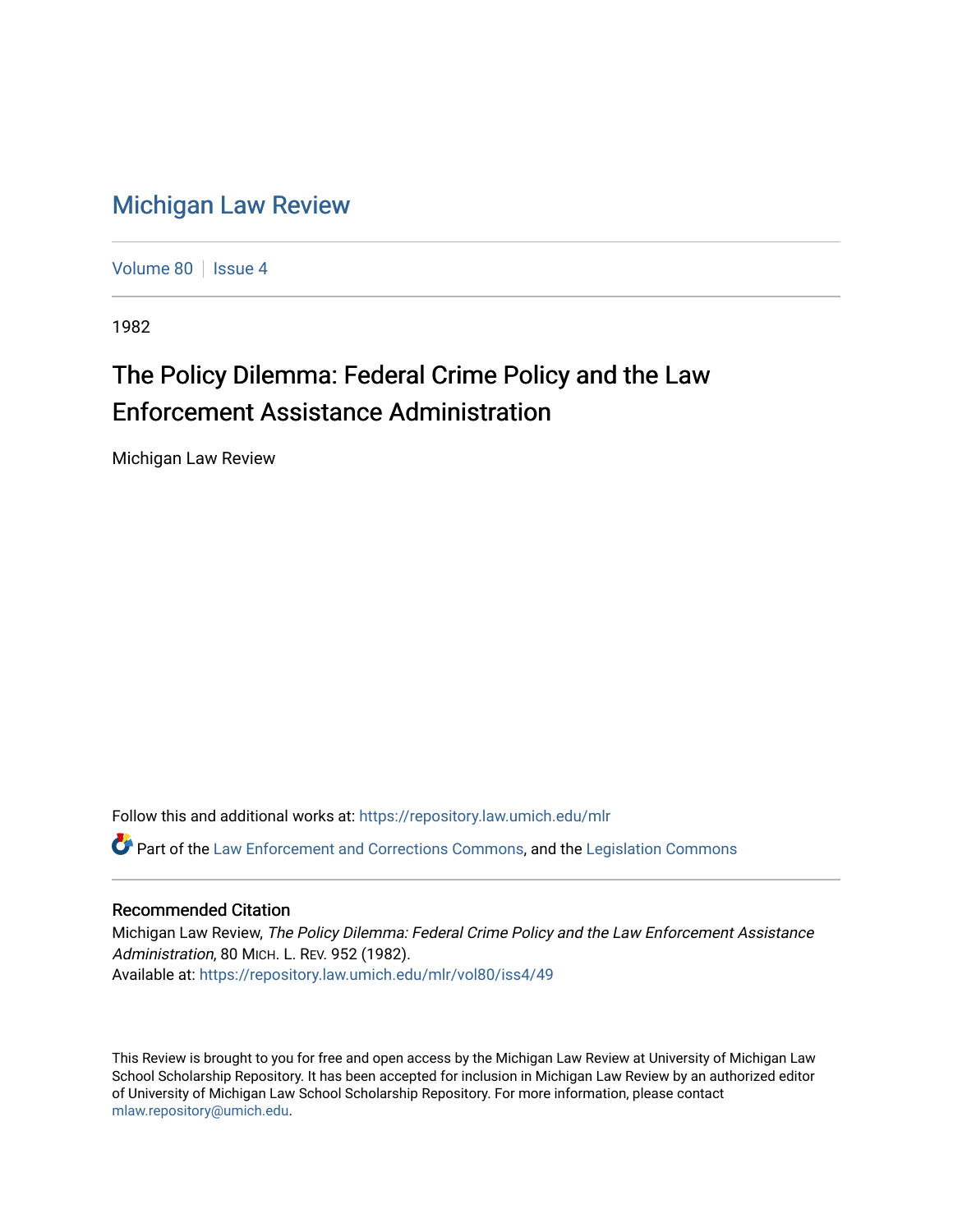THE POLICY DILEMMA: FEDERAL CRIME POLICY AND THE LAW ENFORCEMENT ASSISTANCE ADMINISTRATION. BY *Malcolm M. Fee*ley and *Austin D. Sarat.* Minneapolis: University of Minnesota Press. 1980. Pp. viii, 172. \$17.50.

Among the Great Society programs whose value has been questioned is the Omnibus Crime Control and Safe Streets Act of 19681 (SSA), "the master plan for the national war on crime" (p. 4). Although only "suggestive answers" can be given to the "question of whether the expenditures of billions of dollars under the . . . Act helped to reduce the crime rate, alleviate the crime problem, or increase government's crime fighting capabilities" (pp. 4-5), Malcolm Feeley and Austin Sarat believe that the Act's effectiveness can be measured indirectly by examining its implementation. In *The Policy .Dilemma,* they report the harsh conclusions of such an examination. The Act, they found,

has not led to the creation of institutions which have developed the authority and expertise to significantly alter traditional crime fighting strategies. In this respect the Act must be considered a failure, or its importance must be downgraded and it must more modestly be considered little more than a structure for distributing federal funds to hardpressed local law enforcement and criminal justice agencies. Even here, however, its success is in doubt because there are other more costeffective ways to achieve this same aim. [Pp. 5-6.]

Feeley and Sarat blame the Act's failure on what they call "the Policy Dilemma" — an increasing demand for public services despite a growing recognition that the government is unable to deliver these services efficiently and effectively (p. 11).

I. Pub. L. No. 90-351, 82 Stat. 197 (codified in scattered sections of 5, 18 app., 28, 42, 47 U.S.C.).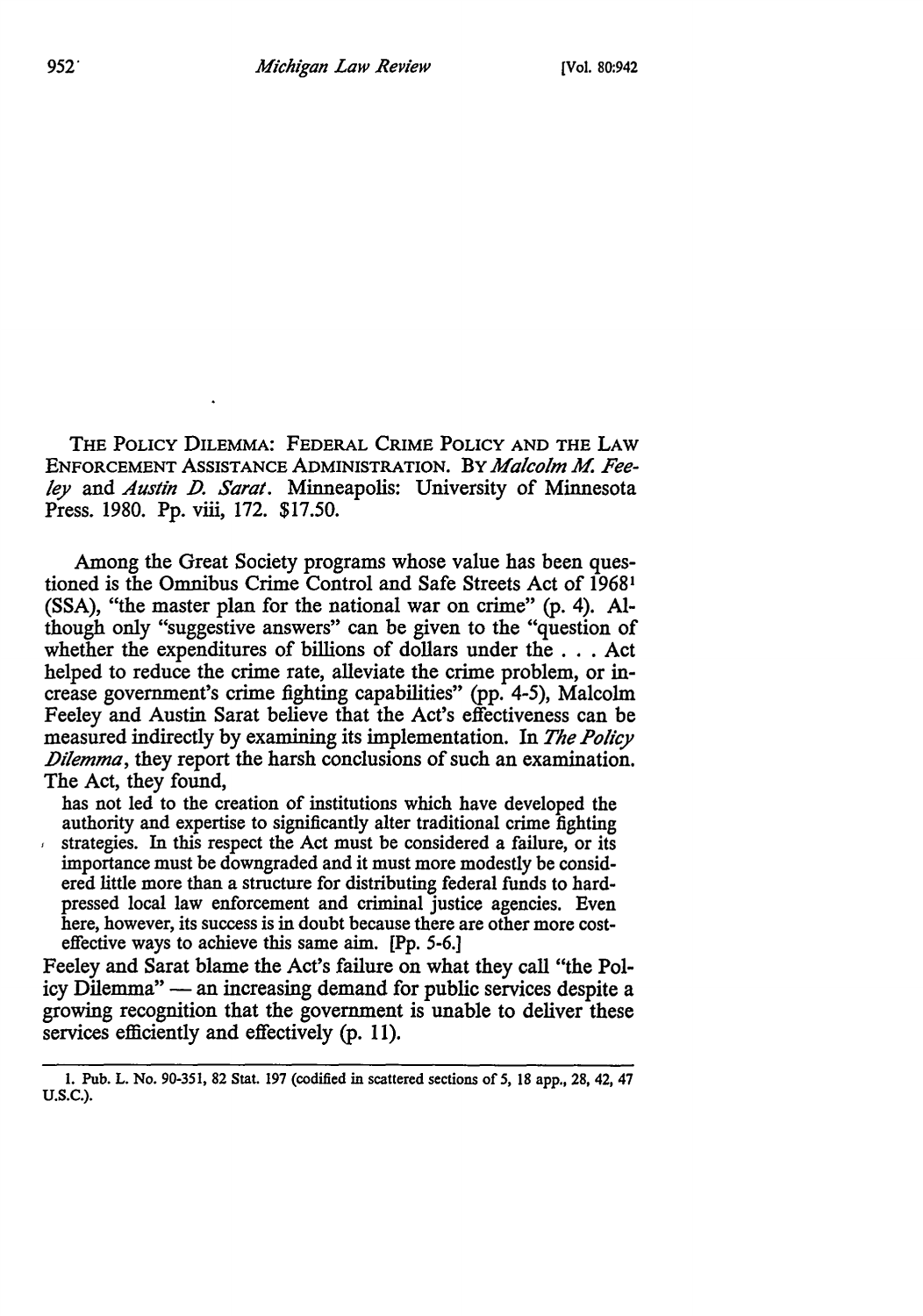Feeley and Sarat consider two distinct explanations of the Policy Dilemma. The first attributes the failure of governmental policy to the indecision of politically motivated policy-makers. Such indecision leads to policy that is poorly designed and often inconsistent and to the ineffective use of the public authority.2 The second views the problem as structural: The implementation process itself cannot effectively translate policy into action. Since self-interested bureaucrats administer the programs, their results invariably differ from the articulated policy, even if that policy is decisive and well-intentioned.3 Feeley and Sarat use these theories to explain the failure of the SSA.

They first describe the social and political climate that led to the passage of the Act. The rising crime rate and outbreak of racial violence in the 1960s had made crime a politically important issue. The Johnson Administration proposed the legislation in 1967 to combat the public perception that it was soft on crime. The compromise that emerged from Congress, however, differed substantially from the Administration's proposal. Congressional displeasure with Great Society grant-in-aid programs and the political climate created by candidates Nixon and Wallace both contributed to dramatic changes in the original bill. The initial proposal was designed to attack the roots of crime, but the compromise version instead emphasized increasing the effectiveness of law enforcement. Feeley and Sarat's attempt to analyze the failure of the SSA in terms of political resolve leaves the reader somewhat confused because their analysis does not help the reader to place the Act's failure into perspective. Their discussion of the first explanation of the Policy Dilemma may thus be of little interest to readers unfamiliar with public policy analysis.

The authors' exploration of the second theory begins by describing the mechanics of the Act. The SSA created the Law Enforcement Assistance Administration (LEAA) to distribute planning funds and action grants, sponsor research and development projects, and provide technical assistance to the states. State Planning Agencies (SPAs) were established to coordinate state-wide attacks on crime. The Act also provided for Regional Planning Units, which performed functions similar to those of the SPAs at the local level. Congress articulated broad policy goals and established procedures for determining the sorts of projects to be pursued, but offered no concrete suggestions.

The remainder of the book examines three areas where federal crime policy has been ineffective: comprehensive planning, innovation, and evaluation. In analyzing these areas, Feeley and Sarat maintain that the SSA failed because of structural and organiza-

<sup>2.</sup> *See* T. LOW!, THE END OF LIBERALISM (2d ed. 1974).

<sup>3.</sup> *See* J. PRESSMAN & A. WILDAVSKY, IMPLEMENTATION (2d ed. 1973).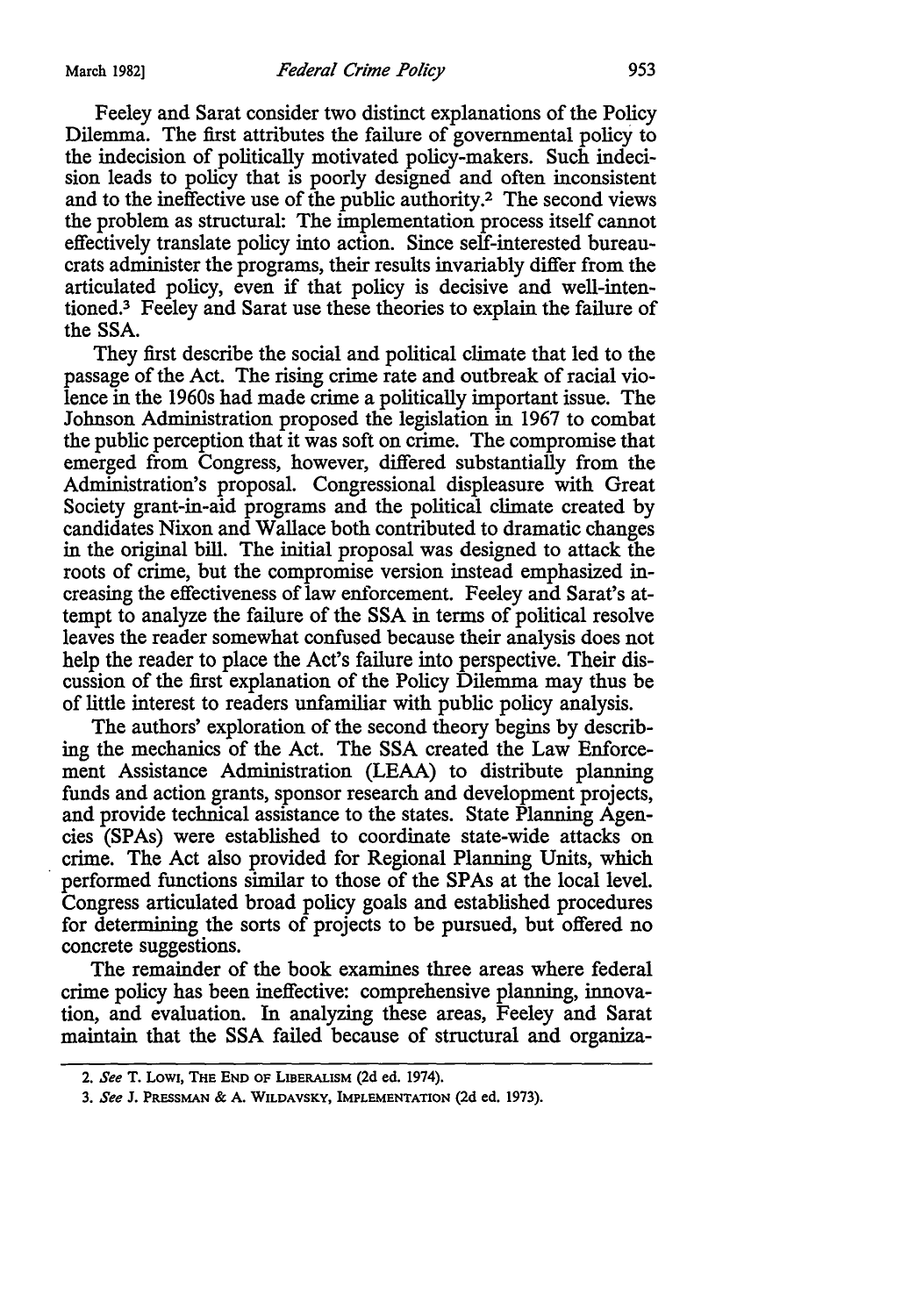tional defects in the LEAA and the SPAs. These defects, they argue, result from poorly defined goals, poor planning, and the ineffective use of public authority.

Although planning was a major concern of the LEAA and the SPAs, Feeley and Sarat's research indicates that there was no uniform conception of "planning." Interviews with SPA officials revealed six distinct, sometimes contradictory, conceptions of "comprehensive planning" under the SSA. The authors argue that such confusion is built into the Act because of its conflicting goals. The block grant approach seeks to minimize federal interference, but one of the Act's underlying premises is that the decentralized nature of law enforcement precludes meaningful reform.

The SSA's failure to provide a coherent and well-defined concept of "innovation" also contributes to its failure. The responsibility for innovation fell on the SPAs, which lacked the means, the authority, and the freedom to innovate. Feeley and Sarat blame this defect on the political compromise necessary to get the SSA through Congress: "The block grant structure appears to be a near-perfect instrument for launching a bold vision, while at the same time assuring that it will have no fundamental impact" (p. 97).

Although Feeley and Sarat's research revealed no confusion about the meaning of "evaluation," they did find that there had been little meaningful evaluation of how effectively LEAA funds were being used. Many SPA officials considered evaluation a waste of time and money because the evaluations were rarely used in future planning. Since goals were often expressed vaguely, moreover, it was difficult to establish meaningful criteria by which to judge effectiveness. The authors' research also suggests the existence of organizational impediments to meaningful evaluation, including, for example, a lack of coordination between planning and evaluation staffs, SPAs' lack of control over funded projects, and complex funding requirements.

Feeley and Sarat conclude that although the LEAA has efficiently distributed federal aid to local law enforcement agencies, the jury is still out on whether its efforts have reduced crime. Whatever success·the Act has had in reducing crime, they argue, cannot be credited to the vision of its drafters. The Act "presented a broad but essentially rhetorical vision which substituted expenditure for goals. The result is an administrative structure without the ability or authority to translate vision and money into a coherent plan" (p. 135).

Although *The Policy Dilemma* attempts to examine carefully the failure of the SSA in light of the policy dilemma presented by an increased demand for public services and the government's decreasing ability to provide such services, the discussion proceeds in such broad terms that one quickly loses interest. The book is essentially a